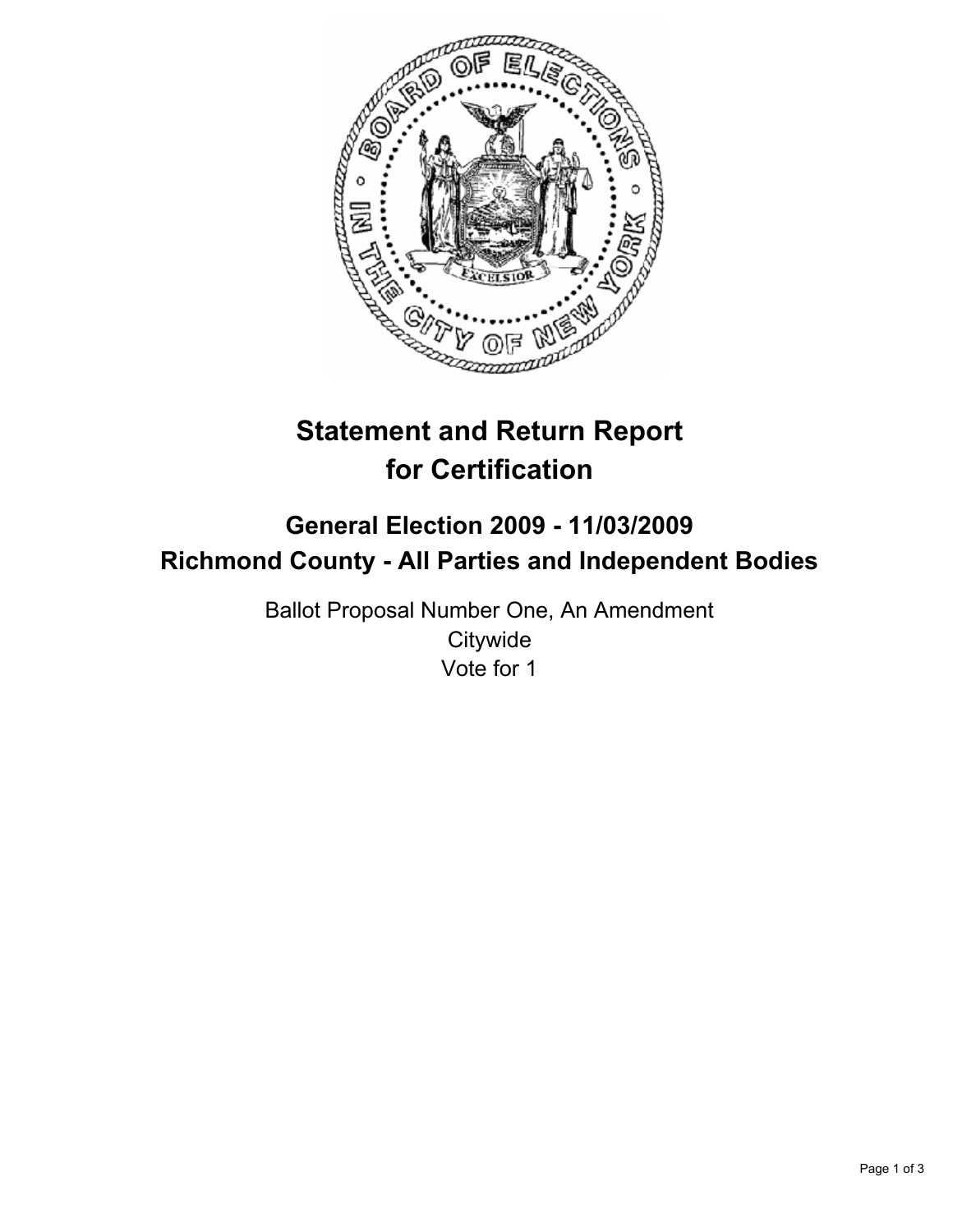

### **Assembly District 60**

| <b>PUBLIC COUNTER</b> | 14,337 |
|-----------------------|--------|
| <b>EMERGENCY</b>      |        |
| ABSENTEE/MILITARY     | 510    |
| <b>AFFIDAVIT</b>      | 99     |
| <b>Total Ballots</b>  | 14,953 |
| <b>YES</b>            | 2,389  |
| <b>NO</b>             | 1,599  |
| <b>Total Votes</b>    | 3,988  |
| Unrecorded            | 10,965 |

### **Assembly District 61**

| <b>PUBLIC COUNTER</b> | 21,888 |
|-----------------------|--------|
| <b>EMERGENCY</b>      | 114    |
| ABSENTEE/MILITARY     | 630    |
| AFFIDAVIT             | 164    |
| <b>Total Ballots</b>  | 22,796 |
| <b>YES</b>            | 3,555  |
| <b>NO</b>             | 2,467  |
| <b>Total Votes</b>    | 6,022  |
| Unrecorded            | 16.774 |

#### **Assembly District 62**

| <b>PUBLIC COUNTER</b> | 24,812 |
|-----------------------|--------|
| <b>EMERGENCY</b>      | 13     |
| ABSENTEE/MILITARY     | 717    |
| <b>AFFIDAVIT</b>      | 136    |
| <b>Total Ballots</b>  | 25,678 |
| <b>YES</b>            | 4,193  |
| <b>NO</b>             | 2,941  |
| <b>Total Votes</b>    | 7,134  |
| Unrecorded            | 18,544 |

#### **Assembly District 63**

| PUBLIC COUNTER       | 20,647 |
|----------------------|--------|
| <b>EMERGENCY</b>     | 82     |
| ABSENTEE/MILITARY    | 611    |
| AFFIDAVIT            | 121    |
| <b>Total Ballots</b> | 21,461 |
| <b>YES</b>           | 3,660  |
| <b>NO</b>            | 2,545  |
| <b>Total Votes</b>   | 6,205  |
| Unrecorded           | 15,256 |